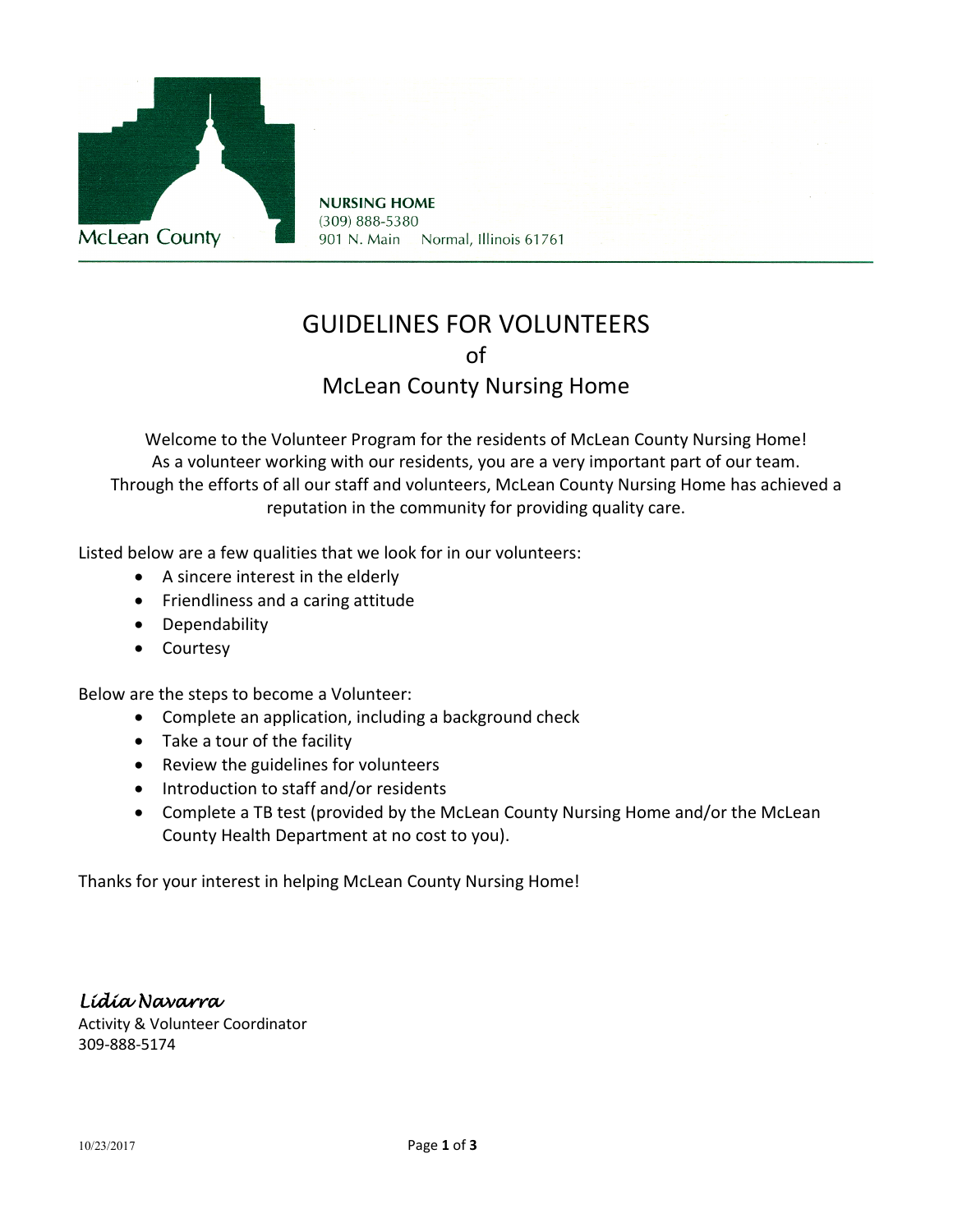## **The Following is a guide for all McLean County Nursing Home volunteers.**

### 1) **Residents' Right to Privacy -**

- a) Medical and personal care are private. Volunteers must respect the privacy of a resident at all times. Volunteers may not share information about a resident or his/her care to unauthorized persons without the permission of the resident or their Power of Attorney. A resident has the right to have private visits at any reasonable hour. The only exception is if his/her doctor has ordered limited visits for medical reasons.
- b) A resident may ask a visitor to leave their personal living area.
- c) A resident has the right to make and receive phone calls in private.
- d) The facility must deliver a resident's personal mail promptly, and promptly send mail out for the resident. The facility may not open a resident's personal mail unless the resident asks them to do so.
- 2) **Confidentiality** As a volunteer, you will have direct contact with many of the residents residing in the McLean County Nursing Home. It is possible you will learn some confidential information about our residents ranging from family relationships to their medical history. This information is strictly confidential and should not be discussed with others outside the facility.
- 3) **Disaster Preparedness** If you are present at a time of a disaster, move to the **Dining Room.** Locate and ask a staff member (preferably a department head or charge nurse) where your help may be needed.

#### 4) **Emergency Response Procedures** -

i) **Elopement:** The facility has policies and procedures to monitor residents who are at risk for elopement (high risk of leaving the facility without authorization). **Contact a staff member immediately if you believe a resident is in danger of elopement**. There is a list of high risk residents at each nurse's station and the front desk. Anyone taking a resident outside the facility MUST have authorization to do so and must notify the nurse and the front desk that they are leaving the building (even to sit on the patio or walk around the building).

#### b) **Emergency While Acting As a Medical Escort**:

i) Transportation is arranged by the Volunteer Coordinator using the BNTS Connect Mobility bus, Liberty Transport, Hadaway Transport, or our facility van. If a volunteer is with a resident on any of these modes of transportation and there is an emergency, ask the driver to radio for help.

#### c) **Falls:**

- i) If a resident falls while in the building, **have the resident to remain in their current position and call out for assistance**. Stay with the resident and wait for a staff member. **Do not attempt to move the resident.**
- ii) If a resident falls outside the nursing home, contact the nursing home immediately so it can be determined if there is a need for them to be taken to an emergency room.

#### 5) **Infection Control -**

- a) Use proper hand washing and sanitizing techniques at all time. This is as much a protection for you as it is for our residents.
- b) Hand sanitizer is available throughout the nursing home. Use it as often as needed.
- c) Gloves are available on all residential units and the dining room for your use.